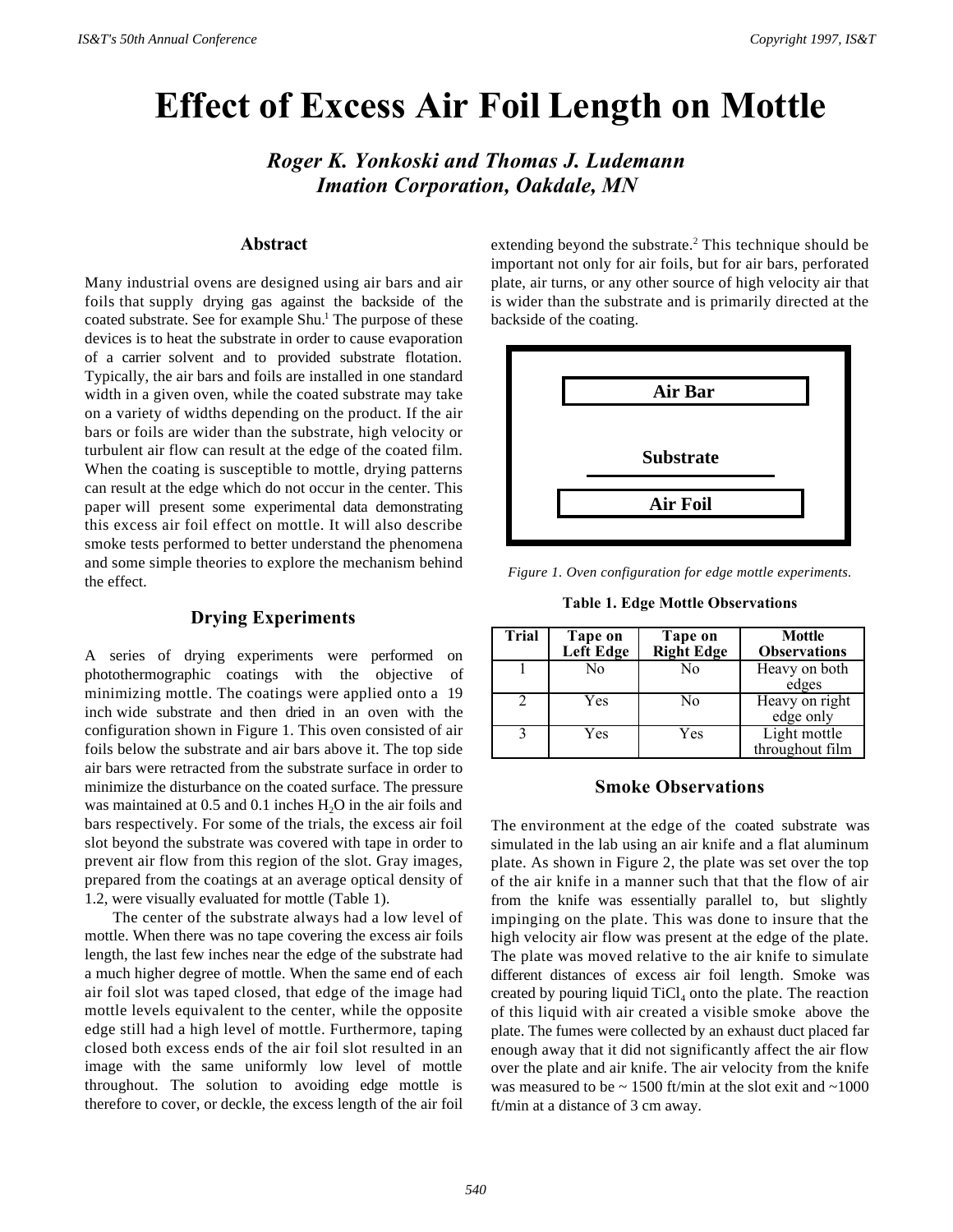

*Figure 2. Smoke test experimental set-up.*

A summary of the smoke test data is shown in Table 2. When there was no flow from the air knife, smoke injected above the plate simply drifted very slowly towards the exhaust. Turning on the air flow, but keeping it completely covered by the plate, resulted in a similar drifting airflow pattern. However when high velocity air was exposed at the edge, smoke over the plate moved quickly towards this air flow at edge of the plate. It also had a component of flow in the direction of the high velocity air flow so that it moved at an angle to the edge that was not perpendicular. Doubling the exposed air flow length tended to increase the flow rate of smoke towards the edge. For some of the experiments, there appeared to be turbulence in the smoke flow. This turbulence was close to the plate surface and at the edge of the plate. It appeared as a swirling or pulsing in the smoke cloud as it was being pulled off from the edge of the plate into the high velocity air stream.

**Table 2. Smoke Test Observations**

| Trial | <b>Air Flow</b> | <b>Excess Air</b><br>Length | <b>Smoke</b><br><b>Movement</b> |
|-------|-----------------|-----------------------------|---------------------------------|
|       | Ħ               |                             | $\overline{\text{drifting}}$    |
|       | )n              | ) cm                        | drifting                        |
|       | )n              | $2.5 \text{ cm}$            | towards edge                    |
|       | )n              | $5.0 \text{ cm}$            | more strongly<br>towards edge   |

# **Mechanism**

One postulated mechanism for the edge mottle is that the high velocity air flow at the edge of the substrate induces air flow from the center of the substrate towards the edge. This air flow is the highest at the edge and likely of large enough magnitude that it causes mottle. A second possible mechanism is that the difference between the air velocity above the substrate and off the edge of the substrate causes a Kelvin-Helmholtz instability. This turbulent disturbance grows to the point where mottle occurs at the edge.

#### **Bernoulli Flow**

Movement of air at different velocities in two locations can result in a pressure difference between these locations. For an inviscid, incompressible fluid, the Bernoulli Equation is be used to describe the physics and takes the following form:<sup>3</sup>

$$
\Delta p = 1/2 \rho (v_1^2 - v_2^2).
$$

Here,  $\Delta p$  is the pressure difference between the locations,  $\rho$  is the density of air, and  $v_1, v_2$  are the velocity values. For a typical case, the velocity of air off the edge of the substrate,  $v_1$ , can be taken as the velocity of air out of the air foil, or approximately 1000 ft/min. The air velocity above the substrate,  $v_2$ , can be taken to be the velocity of the substrate, or about 100 ft/min. The pressure difference between the area above the substrate and just off the edge of the substrate would then be approximately  $0.05$ " H<sub>2</sub>O. This is sufficient pressure drop to induce air flow between the two locations. Applying the Bernoulli equation again suggests the air velocity at the edge of the substrate would be on the same order as that exiting the air foil. Air flow rates of this magnitude tend to cause mottle.

#### **Kelvin-Helmholtz Instability**

When two streams of different velocity or density come into contact, there is a natural instability between them as illustrated in Figure 3. The entire class of these unstable mixing flows are referred to as Kelvin-Helmholtz instabilities. Linear instability analysis<sup>4</sup> for the case illustrated in Figure 3 shows that the interface will be unstable whenever the velocities are not equal  $(v_1 \neq v_2)$ . These types of flows have been the study of numerous experimental and theoretical investigations.<sup>5-8</sup> The experimental studies by Brown and Roshko<sup>5</sup> have shown that the growth rate of disturbance depends on a dimensionless ratio of the two velocity components,

$$
\lambda = |v_1 - v_2| / (v_1 + v_2).
$$

They published growth rates for a range of  $\lambda$  values.



*Figure 3. Kelvin-Helmholtz plane mixing instability.*

If one considers the situation at the edge of the substrate, Figure 4, it is a version of the Kelvin-Helmholtz problem with different velocities. For the typical situation described above for Bernoulli Flow, a value of 0.81 can be calculated for  $\lambda$ . The corresponding growth rate of a disturbance would be approximately 0.28 based on the data presented in Brown and Roshko. For 10 cm (approximate width of an air foil), an initially small disturbance would